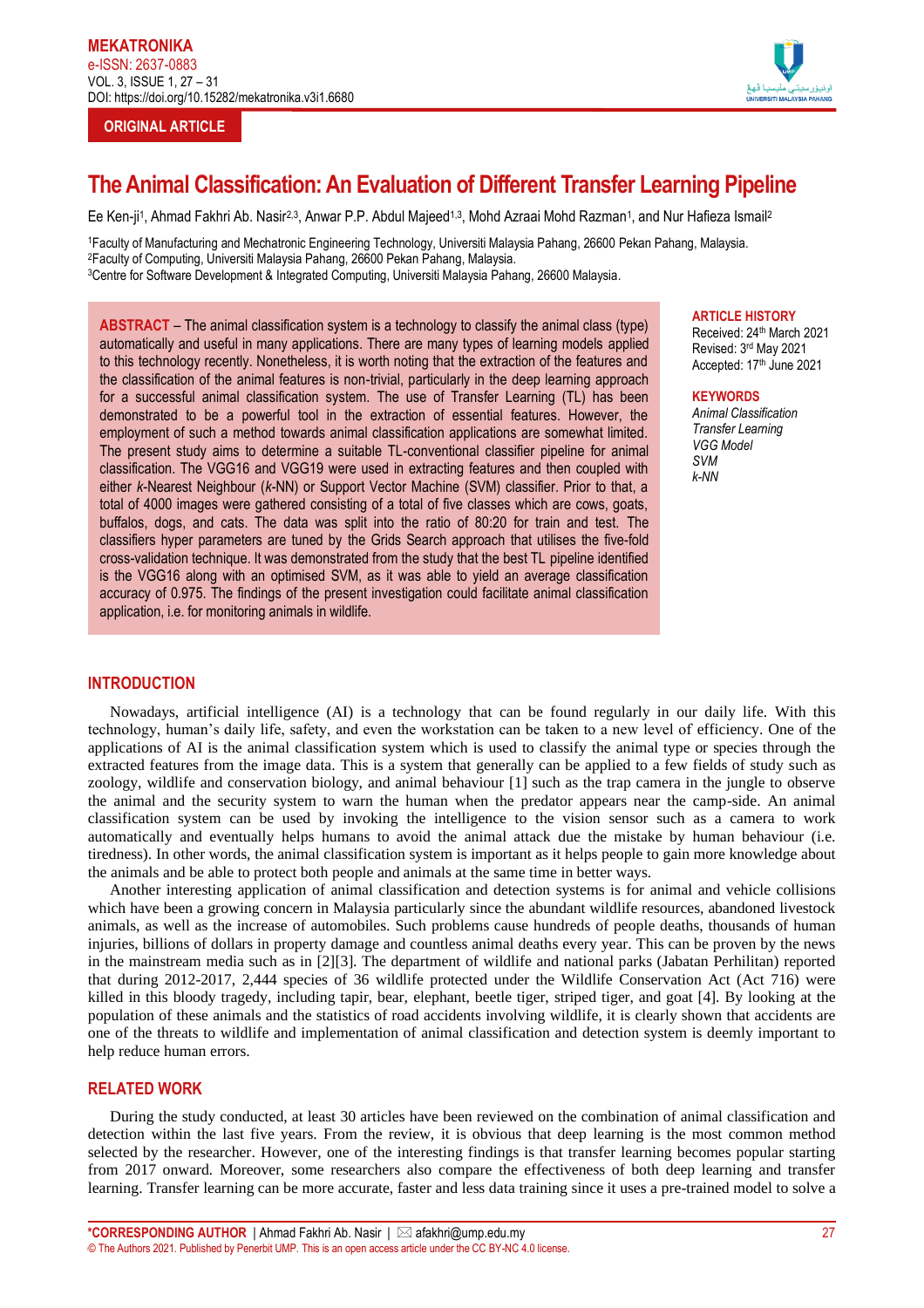new issue and utilize the knowledge gained from previous tasks to facilitate the generalization in another training. It has been employed in various applications such as EEG signals [5], wafer defects [6] as well as in the diabetic retinopathy diagnosis [7].

A short literature survey on animal classification and detection was gathered from [8] to [12]. Nguyen and et al. in [8] identified the most effective model for animal classification using the deep learning approaches which are Lite AlexNet, VGG16 and ResNet50. The models tested with 18 species of wildlife animals, and the results showed good accuracy which was 82.49%, 83.93% and 84.39% for AlexNet, VGG16 and ResNet50 respectively. Besides, Horn and et al. in [9] showed the result of 80.2% and 95.21% on the top-1 and top-5 accuracy in overall for the ResNetV2 SE model. Although the model showed a better result as the comparison between all the nine models tested, the image dataset acquired should be more relevant as the precision of the model is not enough and their training set amount is unbiased and the models also show an unsatisfied result on accuracy of certain species.

The research in [10] achieved an accuracy of 95% in identifying the general test on the individual giant panda's face. The study conducted under different image pre-processing such as rotated, brighten, and darken. The accuracy shows a highly satisfied result as it is between the range of 90%-95% for all preprocessed images. Abbadi and Alsaadi [11] tested the deep CNN model on the mammals, reptiles, amphibians, birds, and fishes. The overall accuracy on the classification is 97.5% with the best image size to input into the Deep CNN model is 50x50. Moreover, Jamil et al. [12] tested eight transfer learning models on bear and sheep classification and the results could yield around 90% - 98%. This experiment was conducted with four feature extraction models and two classifiers, *k*-NN and SVM. The highest accuracy model was Inceptionv $3 + k$ -NN which gives classification accuracy of 98.3%.

To the best of the authors' knowledge, the capability of a hybrid Transfer Learning-conventional classifier pipeline for multi-classes animal classification is still limited. Therefore, the objective of this paper is to appraise the ability of different TL-based models in extracting features that are then classified by an optimised *k*-NN and SVM model. It is hypothesised that the proposed technique could distinguish well the different categories of animal images.

## **METHODOLOGY**

The setup for the animal classification consists of five steps, namely data collection, preprocessing, feature extraction, classification, and finally the performance evaluations. To simulate the recognition of the animal, few resources of animal images were used in this research, which are KTH animal image dataset, Kaggle image dataset, Mendeley Dataset, and Google Image. Figure 1 shows the sample of the animal image data used in the study and Table 1 shows the distribution of data for each class. In total, 4000 images were collected consisting of almost equally distributed images per class; 850 cow images, 850 goat images, 700 buffalo images, 800 cat images, and 800 dog images.



**Figure 1.** Sample of images.

The images were then resized to 224x224 to fit the input dimension of the transfer learning model of VGG16 and VGG19. In this study, the image data was split into two sets, which are train dataset and test dataset for performance measures. The data splitting ratio was set to 80:20, train:test. 80% of the total image dataset (3200 images) was used to train the system to fit the model. Then the remaining 20% of the image dataset (800 images) was used for the test dataset to provide an unbiased evaluation of the final model fit on the training dataset. The stratified splitting method was chosen which separates the dataset into homogenous classes or subpopulation which is known as strata. This division is based on the specific characteristics of the data. After the dataset is divided into strata, the data will be selected randomly to form the sample.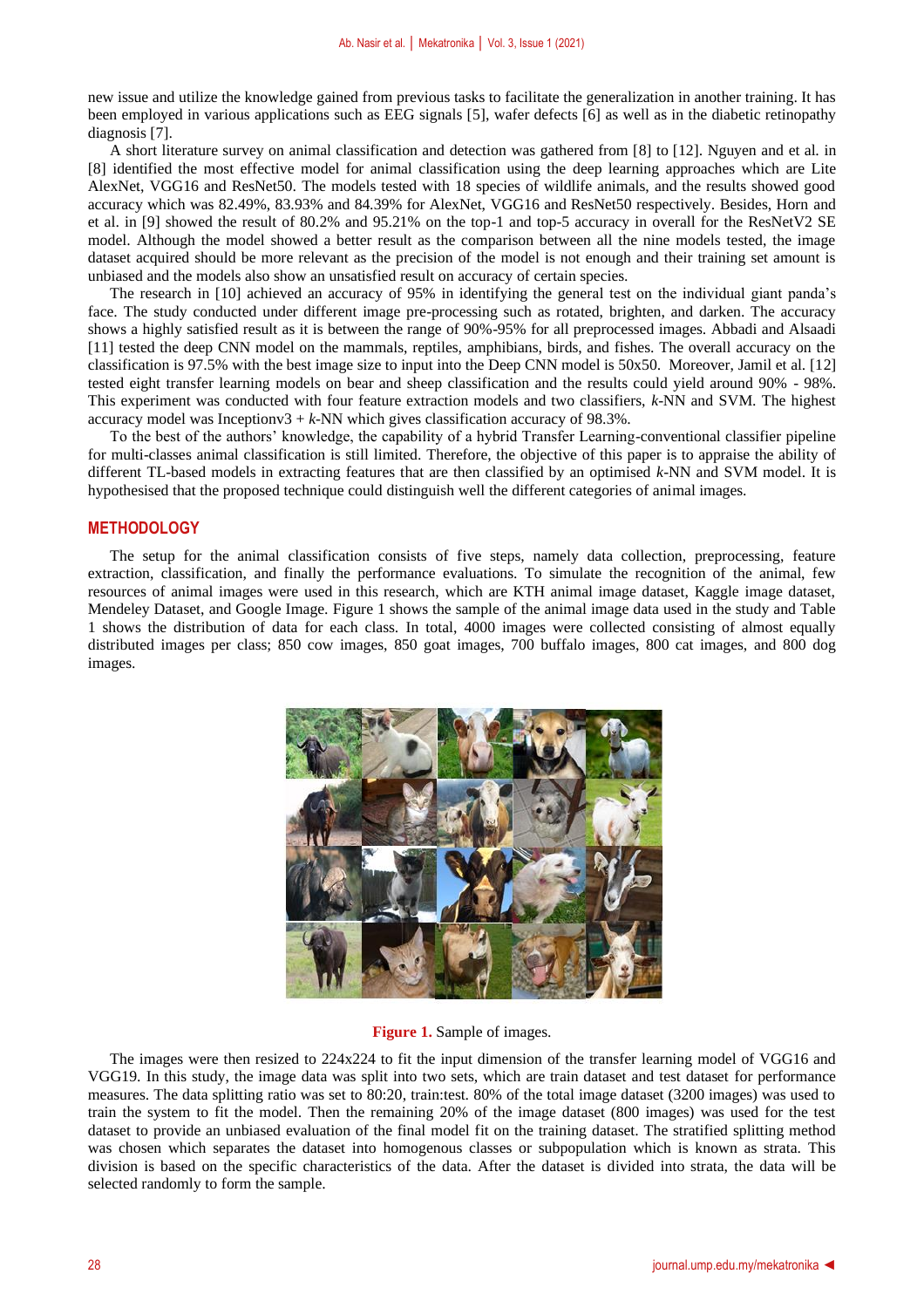#### Ab. Nasir et al. │ Mekatronika │ Vol. 3, Issue 1 (2021)

| <b>Table 1.</b> Data distribution for each class |  |
|--------------------------------------------------|--|
|--------------------------------------------------|--|

| <b>Class</b>   | <b>Resource</b> |        |                     |                 | <b>Total</b> |  |
|----------------|-----------------|--------|---------------------|-----------------|--------------|--|
|                | KTH             | Kaggle | <b>Google Image</b> | <b>Mendeley</b> |              |  |
| Cow            | 97              | 730    | 23                  | O               | 850          |  |
| Goat           | 99              | 50     | 21                  | 680             | 850          |  |
| <b>Buffalo</b> | 0               | 375    |                     | 325             | 700          |  |
| Cat            | 0               | 800    |                     | $\mathbf{0}$    | 800          |  |
| Dog            | 0               | 800    |                     | $\mathbf{0}$    | 800          |  |
| Total          | 196             | 2755   | 14                  | 1005            | 4000         |  |

## **Feature Extraction: Transfer Learning (VGG16 and VGG19)**

There are few models for the transfer learning, and only two models were selected for this study which are VGG-16 and VGG-19. The VGG models proposed by the Visual Geometric Group from Oxford University. Both VGG-16 and VGG-19 used three types of layers, which are convolution layers, maximum pooling layers, and the fully connected layers. The fully connected layers will not be discarded (freezed) when the model is used for feature extraction while the fully connected layers in a layer undergo classification. For the VGG16 model, there are the trainable parameters included in these 16 weighted layers which are 13 convolution layers and 3 fully connected layers after the last pooling layer, however these fully connected layers were not used in this study and substitute with conventional classifier (*k*-NN and SVM). For the VGG19 model, the difference is it has extra three layers of the weighted convolutional layers compared to the VGG16 model but the model retains the same amount of pooling layers [13].

#### **Classifier:** *k***-Nearest Neighbour (***k***-NN) and Support Vector Machine (SVM)**

*K*-nearest neighbour (*k*-NN) is a kind of simple algorithm that is easy to implement supervised learning. The *k*-NN algorithm can be used to solve both the problem of classification and regression in supervised learning. This algorithm is used to assume the similar things that exist in close proximity or the similar things that are near to each other. *k*-NN works can be done by finding the distance between a query and all the examples in the data with the selection of the specified number examples, the *k*, closest to the query. The *k*-NN classifier has two types of parameters that can be tuned, which is the amount or number of *k*, and the method of the measurement for the distance. For the *k* value, it has few thoughts while picking, the first thought is there's no physical or biological way to determine the best value of *k*, it needs to be a try and error method. Secondly, low values of *k* may be noisy and subject to the effect of outliers. The example of distance measurements are Euclidean, Manhattan, and Chebyshev measurement or distance.

Support Vector Machine (SVM) is a technique which represents an algorithm that is used for the classification and regression analysis in supervised learning for the purpose of analysing the data. The classification that is conducted under this classifier will be performed by finding the hyper-plane or line that can differentiate the classes. As the hyperplane or line is found, SVM will separate between the classes by the maximisation of the margin. The success of the SVM classifier depends on its kernel parameters. This kernel is a method to prepare for SVM to compute the dot product of two vectors for the features. The main kernels for the SVM are linear, sigmoid and radian basic function (RBF).

To perform optimization of hyperparameters tuning using the grid search approach, the hyperparameters and the classifier have to pre-define as the dictionary and passed to the library, GridSearchCV as well. This allows the system to try all the combinations of hyperparameters and provide the result of each combination to make selection on the best parameter. Table 2 tabulates the hyperparameters that were tuned using the grid search approach in the present study through the five-fold cross-validation technique.

| <b>Clasifier</b> | <b>Hyperparameters</b> | <b>Values</b>                                                    |
|------------------|------------------------|------------------------------------------------------------------|
| $k$ -NN          | No. of Neighbour, $k$  | $1 - 20$                                                         |
|                  | Metrics / Distance     | Euclidean, Manhattan, Chebyshev                                  |
| <b>SVM</b>       | Kernel Type            | Linear, RBF, Sigmoid                                             |
|                  | Kernel Parameter       | Degree, $d = 2$ , 3; Gamma = 0.1, 1, 10; Cost, $c = 0.1$ , 1, 10 |

**Table 2.** List of hyperameters values in *k*-NN and SVM classifier.

### **Performance Measure**

A stratified 80:20 ratio hold-out strategy was used for splitting the training and testing, respectively. In the present study, different performance measures were used to evaluate the developed pipelines, namely classification accuracy (CA), precision, recall, and F1-score, apart from the confusion matrix. The models were developed and evaluated on a Python IDE, i.e. Spyder3.7 with associated Keras and sklearn libraries.

## **RESULTS AND DISCUSSIONS**

From the obtained result shown in Table 3, all the four models have no presence of over-fitting in the result for classification accuracy (CA). Three pipelines shows good CA on its training dataset which are VGG16 + SVM model, VGG19 + SVM model and VGG19 + *k*-NN model with the accuracy of 100%, and the result is shows that the two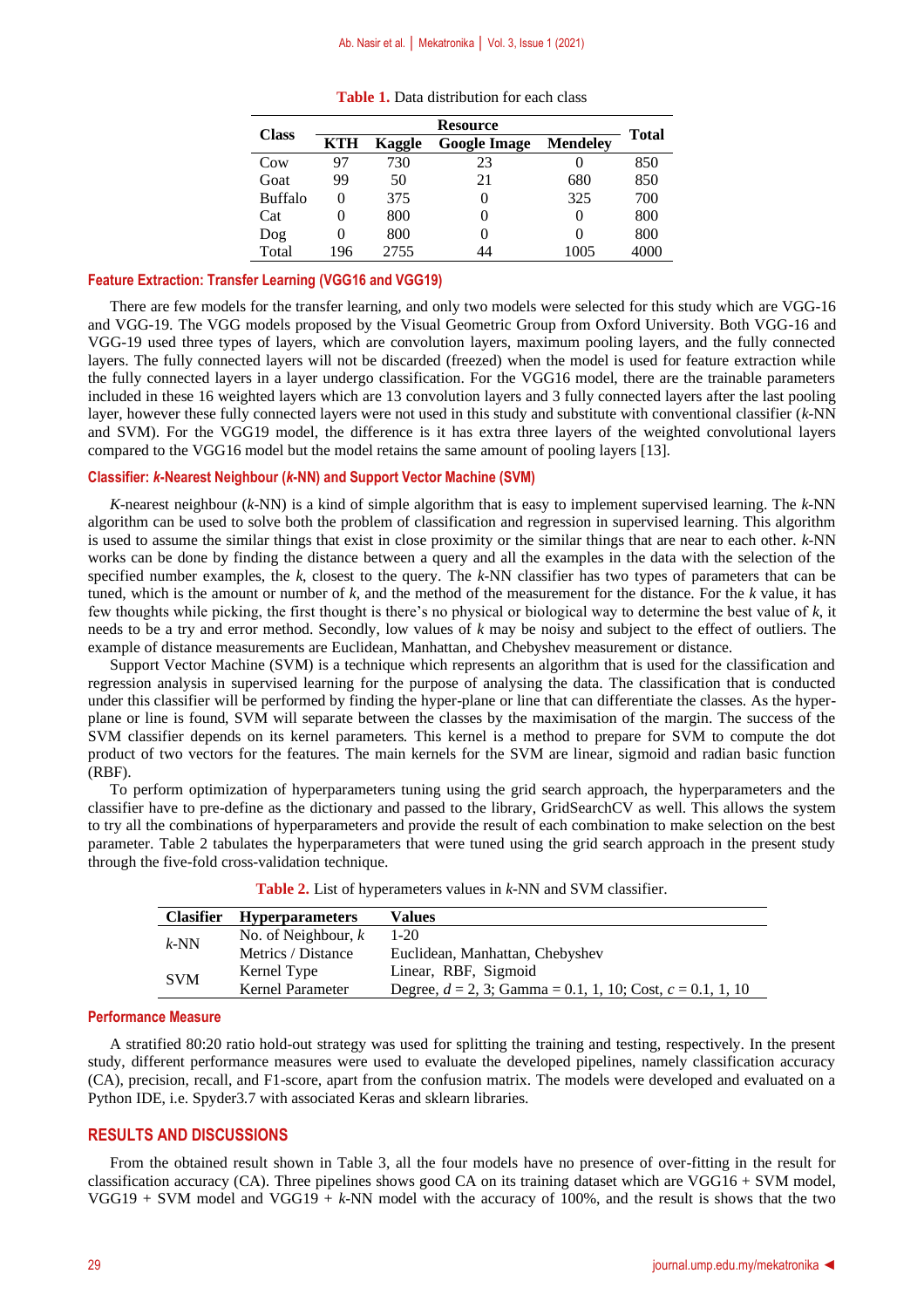pipelines of SVM sharing the same CA. By comparing the two pipelines, the SVM pipelines show the CA of 95% on its testing dataset while the VGG19 + *k*-NN model shows much lower CA of 72%. Hence the SVM model has resulted in better CA. As the two models of SVM have the same CA, the consideration to select the best model is required to look for the training time factor.

|                                                     | <b>Classification Accuracy</b> |                |         |  |
|-----------------------------------------------------|--------------------------------|----------------|---------|--|
| <b>Pipeline</b>                                     | <b>Training</b>                | <b>Testing</b> | Average |  |
| $VGG16 + k\text{-NN}$ ( $k = 14$ , Euclidean)       | 0.75                           | 0.68           | 0.715   |  |
| $VGG19 + k\text{-NN}$ ( $k = 1$ , Euclidean)        | 1.00                           | 0.72           | 0.860   |  |
| $VGG16 + SVM (c = 0.1, d = 2, gamma = 0.1, Linear)$ | 1.00                           | 0.95           | 0.975   |  |
| $VGG19 + SVM (c = 0.1, d = 2, gamma = 0.1, Linear)$ | 1.00                           | 0.95           | 0.975   |  |

**Table 3.** The best classification accuracy on each pipeline

Referring to Table 4, it is obvious that the VGG16 + SVM model needs 57.15 seconds to train while the VGG19 + SVM model needs 59.75 seconds. Although it only has a difference of about two seconds, the VGG16 + SVM model still has a shorter training time. The reason that makes the VGG16 having shorter training time may be due to the simpler architecture of the VGG16 as it has fewer convolution layers compared to VGG19 Hence, VGG16 + SVM can be concluded as the best pipeline to classify five categories of animals.

**Table 4.** Training time of SVM pipeline.

| <b>Pipeline</b> | <b>Training Time (sec)</b> |
|-----------------|----------------------------|
| $VGG16 + SVM$   | 57.15                      |
| $VGG19 + SVM$   | 59.75                      |

From the Table 3, it is obvious that VGG16 + SVM model is needed 57.15 s to training while VGG19 + SVM model is needed 59.75s. Although it only has the difference of around of 2s, but the VGG16 + SVM model has shorter training time. The reason that make the VGG16 having shorter training time may be due to the simpler architecture of the VGG16 as it has fewer convolution layers compare to VGG19 Hence, VGG16 + SVM model is the model with the best pipeline.

**Table 5.** Recall of each class for VGG16+SVM pipeline.

| <b>Class</b>    | <b>Recall</b>   |                |         |  |
|-----------------|-----------------|----------------|---------|--|
|                 | <b>Training</b> | <b>Testing</b> | Average |  |
| C <sub>ow</sub> | 1.00            | 0.93           | 0.965   |  |
| Goat            | 1.00            | 0.91           | 0.955   |  |
| Cat             | 1.00            | 0.99           | 0.995   |  |
| <b>Buffalo</b>  | 1.00            | 0.96           | 0.980   |  |
| Dog             | 1.00            | 0.96           | 0.980   |  |
| Average         | 1.00            | 0.95           | 0.975   |  |

The accuracy of each class of the VGG19 + SVM model is shown in Table 5 or known as recall in the classification report. The goat class shows lowest accuracy as it has 91% of the accuracy in the test set. It is followed by the cow class which is 93% and the buffalo and dog class had the same score which is 96%. Lastly, the cat class in this research gives 99% which is the highest recall accuracy. The summary of performance of the best pipeline (VGG16+SVM) is shown in Table 6.

|                     | Predicted      |     |      |     |         |     |  |  |
|---------------------|----------------|-----|------|-----|---------|-----|--|--|
|                     |                | Cow | Goat | Cat | Buffalo | Dog |  |  |
| $\overline{a}$<br>€ | Cow            | 158 |      |     |         |     |  |  |
|                     | Goat           | 12  | 154  |     |         |     |  |  |
|                     | Cat            |     |      | 159 |         |     |  |  |
|                     | <b>Buffalo</b> |     |      |     | 134     |     |  |  |
|                     | Dog            |     |      |     |         |     |  |  |

**Figure 2.** Confusion matrix for VGG16+SVM pipeline on test dataset.

**Table 6.** The performance summary for VGG16+SVM pipeline.

|                |                   | <b>Performance Metric</b> |        |                 |          |  |
|----------------|-------------------|---------------------------|--------|-----------------|----------|--|
| <b>Dataset</b> | <b>Multiclass</b> | <b>Precision</b>          | Recall | <b>F1 Score</b> | Accuracy |  |
| Train          | Macro Average     | 1.00                      | 1.00   | 1.00            | 1.00     |  |
|                | Weight Average    | 1.00                      | 1.00   | 1.00            |          |  |
| Test           | Macro Average     | 0.95                      | 0.95   | 0.95            | 0.95     |  |
|                | Weight Average    | 0.95                      | 0.95   | 0.95            |          |  |